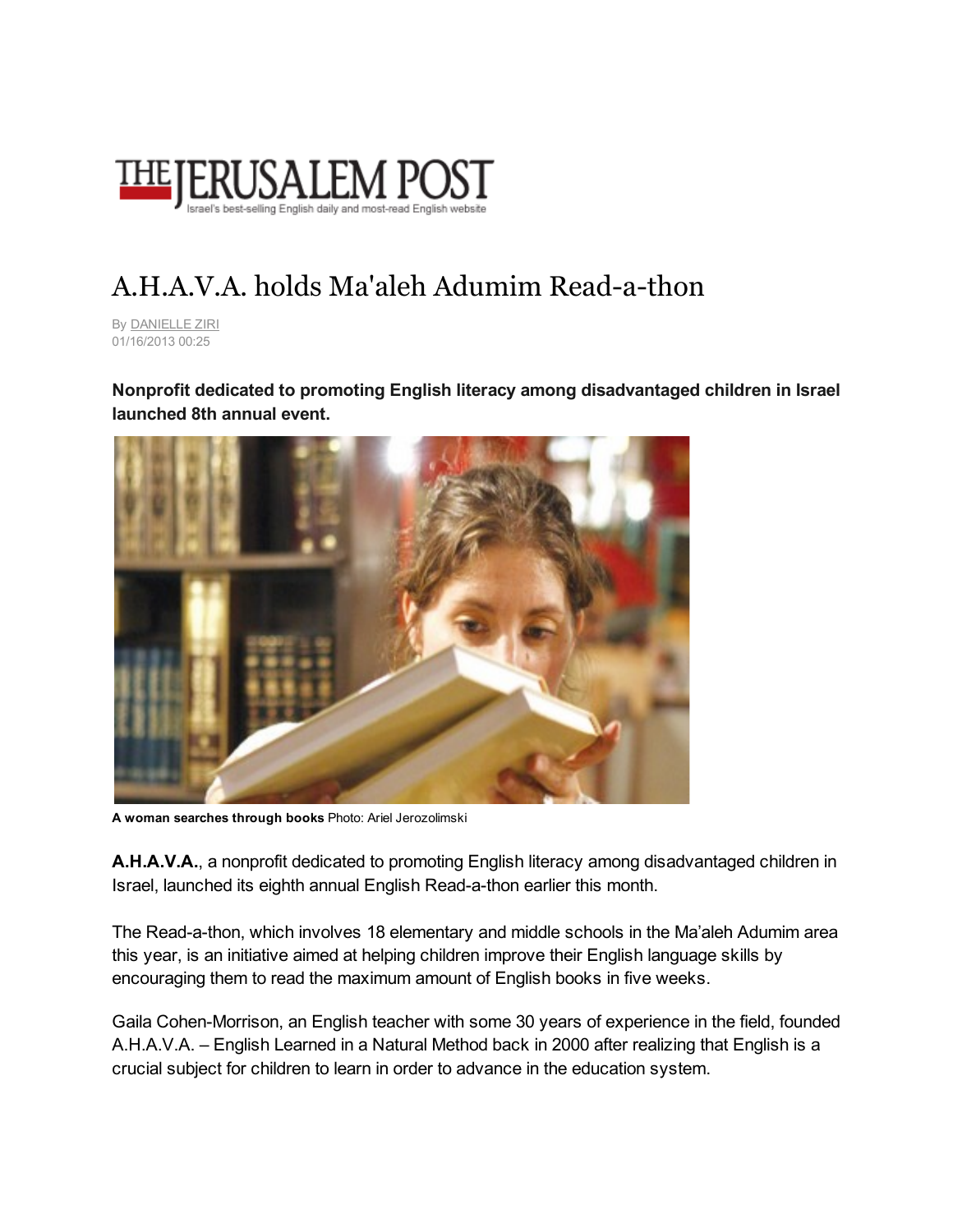"In Israel you need a high level of English to get into college and a big part of secondary education is in English, so it's very important," she explained. "For many kids, the parents get a tutor, which helps a lot to improve – but a big chunk of the population, about half, can't afford private lessons."

A.H.A.V.A. offers an English literacy program for both native Hebrew and English-speaking children in Israel at an affordable cost. Lessons, conducted in small groups, are administered by educated teachers and are especially serving children in the periphery.

Cohen-Morrison told *The Jerusalem Post* that the Read-a-thon is not a contest, but more of a way to challenge kids to read as much as possible.

The children participating are divided by reading level and are sponsored by their parents for a minimum of NIS 20, which goes toward running A.H.A.V.A.'s Scholarship Fund. "Some kids look at it as an opportunity to raise money for a good cause, but most kids are much more excited about the prizes," Cohen-Morrison said.

This year's first place winners in the different categories will receive a Jeep ride for two; second place will earn a horseback riding session; third place will win bowling tickets and fourth place will enjoy a NIS 50 gift certificate to an English bookstore in the area. All participating children will also be awarded a book of their choice, at a party that will be held at the end of the five weeks.

"We've had some kids read some 100 books," said Cohen-Morrison. "Kids who always had a fear of English suddenly are doing very well and reading a lot – we get a lot of these cases. Kids can go up one year in reading level after this."

"I had a mother who kept asking me 'Has it started yet?' since November, she really wanted her daughter to participate. The kid started reading and she read 15 short books on the first day. Then, we gave her books that were more on her level, with 60-70 words a page. At first it took her 3 days to read a book and now, she finishes half of one in an evening," she told the *Post*. "At the end of the day, you learn to read by reading."

Every year, Cohen-Morrison adds "something special" to the Read-a-thon; this year, some of the couple of hundred kids participating have written letters to celebrities in English, asking them about their favorite childhood book.

Queen Elizabeth II has been the most popular address. Several letters were also sent to US President Barack Obama, rock singer Axl Rose and actor Arnold Schwarzenegger. Children also wrote to Israeli personalities including President Shimon Peres, Prime Minister Binyamin Netanyahu and singer Aviv Geffen.

The former captain and current assistant coach of Maccabi Tel Aviv basketball team, Derrick Sharp, recently answered Kfar Adumim pupil Ofek, writing: "Hi Ofek, your letter is very inspiring